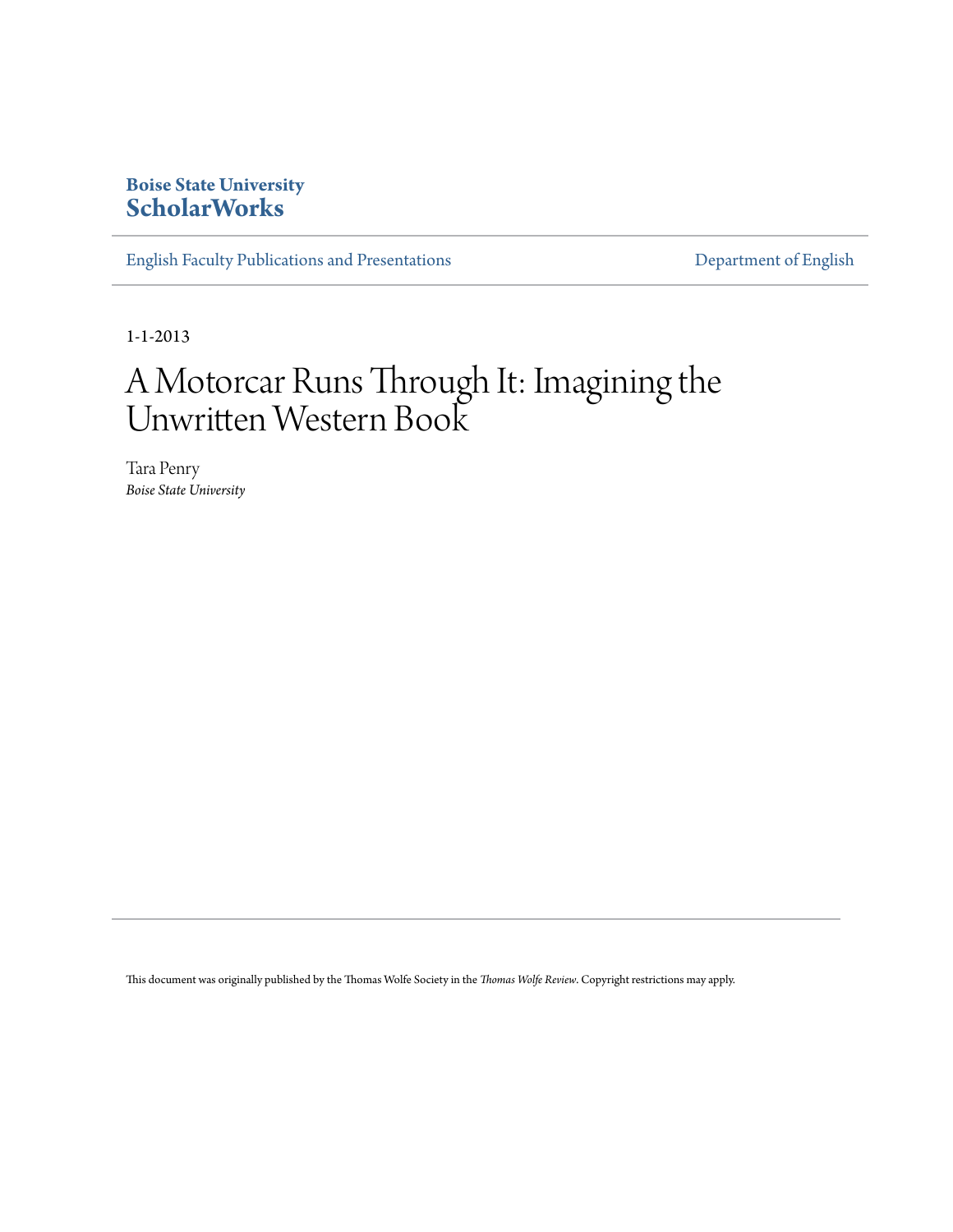## **A Motorcar Runs through It: Imagining the Unwritten Western Book**

TARA PENRY

*Addressto the ThomasWolfe Society,Thirty-Fifth Annual Meeting, 25 May 2013, Boise, Idaho.*

I n the last session this morning, David Radavich said, "Ultimately, Thomas Wolfe did not find the home that he was seeking. He remained restless . . . [and] his true home was in writing." I too would like to talk this evening about the relationship between home and community on the one hand and restless motion on the other. I am interested in Wolfe's thoughts about homes and communities in *AWestern Journal,* and in the way—had he lived—westerners themselves might have continued to influence him as he worked on the next big book. We began this conference with an imaginary dialogue between Vardis Fisher and Thomas Wolfe, and I'm going to end the formal program tonight with more of the what-if game. You all are better equipped than I to speculate about what Wolfe might have written if he had lived beyond 1938; I'd like to focus narrowly on how westerners' experiences of home, community, and motion might have found their way intoWolfe's sympathetic consciousness and affected his ideas of home. What if he remained restless, as David Radavich said, and discovered an idea of home compatible with motion? In my reading of *A Western Journal,* Wolfe may have been moving toward such a reconciliation of opposites. From research on Wolfe's northwest literary friends and the western news of 1938, I'm going to speculate thatWolfe was in the process of learning from his western surroundings that vital and necessary communities—homes, even—could be the creative work of people in motion.

DidWolfe die before he could articulate in fiction an insight that homes could be the creative and vital work of people in motion?To answerthis, I'll begin with a reading of homes and other gathering places in the *Western Journal,* then share some brief stories about western homes and western mobility fromWolfe's northwest friends and from regional newspapers published along the route of the national parks tour, any of which might have influencedWolfe. Finally, I'd like to read to you from a west-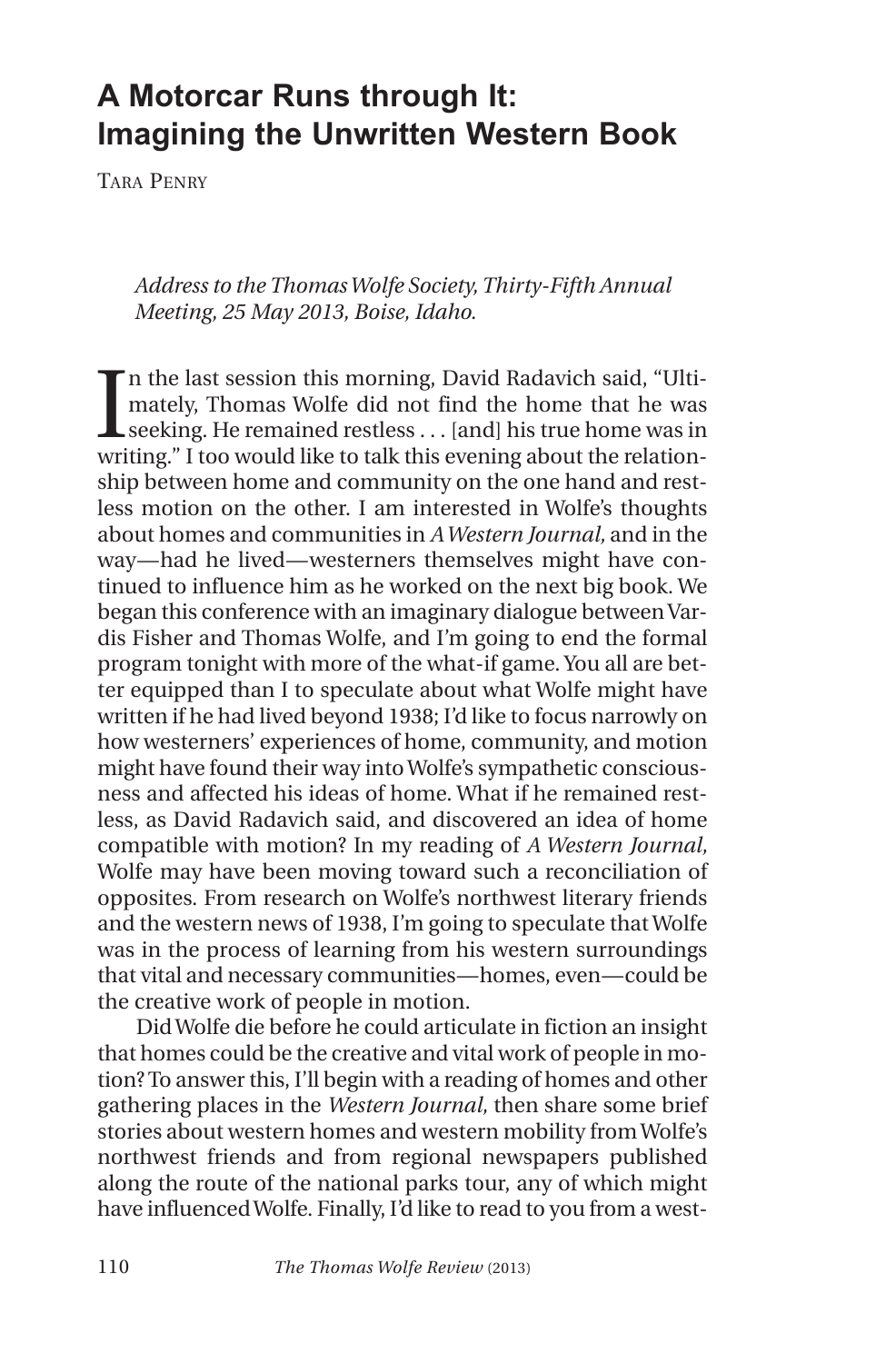ern writer who came to the national scene shortly after Wolfe passed away, and who may have achieved an insight about homes that Wolfe himself was moving toward when he died.

I agree with Shawn Holliday, who wrote in 1997 of *AWestern Journal,*that "Wolfe was interested in how Americans made their home on the land" (36). But in the *Western Journal,* homes—or dwellings that humans create and inhabit—are rarely attractive. Gerry Max read some of these passages yesterday, but let me remind you of a few. Listen especially forthe word*blistered,* a word that appears both in letters and in the *Western Journal* in association with houses and homes. Speeding through the Mojave Desert of southeastern California,Wolfe sees "very occasionally a tiny blistered little house" (14).<sup>1</sup> In the small Mormon towns of Utah, he admires green farms and "pleasantness" of "Canaan," but the "little houses of frame" are "for the most part mean and plain and stunted looking"(28). So irrigation alone is not enough to make western homes livable. In southeast Idaho, ascending to Wyoming, Wolfe admires lush farmland, but in the midst of "vernal greenness, lushness, freshness" comes again "The little blistered house / The farm buildings curiously forgotten in the vast curious landscape / The towns—blistered—little blistered houses" (47). About three weeks earlier, from Boise, Wolfe had described the southern Idaho landscape as an "abomination of desolation," with its "little pitiful blistered towns huddled down in the most abject loneliness underneath the huge light and scale and weather" ("To Elizabeth" 768). With the exception of Logan, Utah, when *houses* appear in the *Western Journal,* they appear utterly unlivable to Wolfe's eastern eye.

But life abounds in the *Western Journal* in places where tourists and employees of the tourist industry form transient, ad hoc communities. These transient communities replace homes as the places where life happens in Wolfe's recorded observations of the West. I will give you three examples, and in each case, I'd like to observe two things. First isWolfe's exuberant and Whitmanesque style. When he describes these ad hoc clusterings of people in motion,Wolfe accumulates nouns like cars on a freight train: "kids, old men, women, young men, women all" (50). He uses the same cumulative style to describe the exhilarating landscapes, and we heard many examples last night in Robert Morgan's passages from *A Western Journal.* The second point to observe, after the exuberant cumulative style, is the location of these temporary gatherings in grand, majestic spaces—the opposite of the blistered and pitiful houses of the Mojave and Utah, whose environments are fierce and cupreous,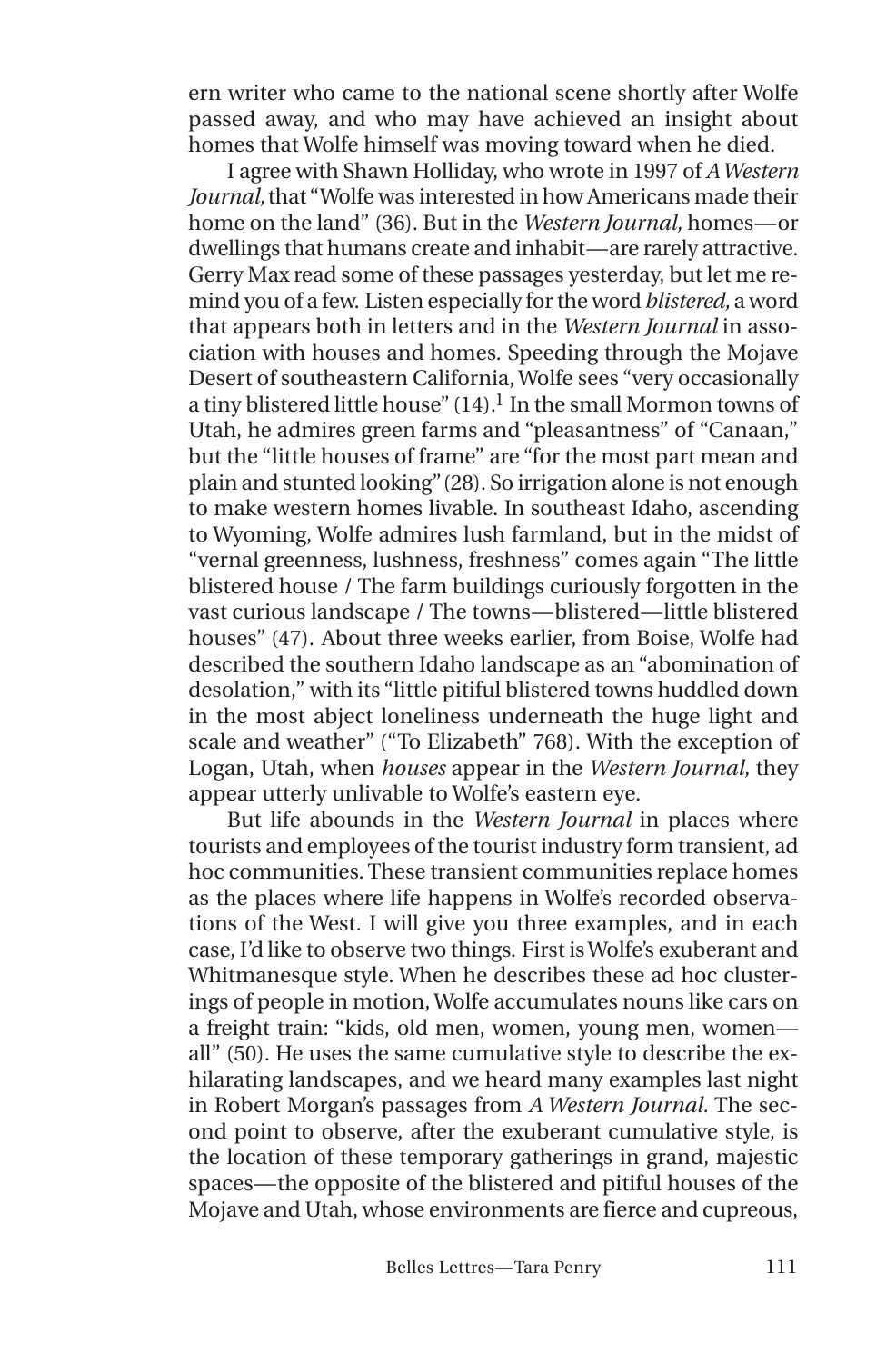or coppery and metallic.To illustrate this cumulative vitality and these grand settings for ad hoc gatherings, I'll draw examples from Yosemite, Bryce Canyon, and Yellowstone National Parks.

To take the last of these first, in Yellowstone, strangers come together in the act of waiting for Old Faithful to erupt: "and the people watching," Wolfe writes, "Middle-America watching kids, old men, women, young men, women—all—and the hot plume, the tons of water falling" (50). Wolfe transforms disparate strangers into a collective and representative "Middle-America" sharing an experience of anticipation and admiration for the big geyser. The building with the proper scale to host this gathering is the "enormous Inn" of Yellowstone (49), which serves "all the supper one could eat \$1.00" (50). Wolfe delights in the numerous activities available inside the inn as much as the variety of people outside at the geyser. People are eating, drinking, reading, dancing, and singing in the big lodge. The big lodge, the big geyser, and the big supper provide a grand and fitting backdrop to a grand and vital gathering of people.

Other gatherings are represented with similar energy and scale earlier in the auto tour. By Wolfe's estimate—which was probably on the high side, like his word counts—the lodge and campground of Yosemite accommodated "1200 little shop girls and stenogs and new-weds and schoolteachers and boys—all, God bless their little lives, necking, dancing, kissing, feeling, and embracing in the great darkness of the giant redwood trees"  $(11-$ 12). At Bryce Canyon in Utah, it's employees rather than tourists who inspireWolfe toWhitmanesque accumulations. In place of "shop girls and stenogs and new-weds and schoolteachers and boys" at Yosemite, he watches the "waitresses, maids, bell boys etc" of Bryce Canyon gathering outside after breakfast to sing the tourists off (32). In place of pitiful houses, the settings for these abundant ad hoc communities include the "sky-bowl of starred night" at Yosemite (11) and the "enormous Inn" and "tremendous lodges" (49–50) of Yellowstone. At Bryce Canyon, after talking with one woman who made bird calls and another woman who sold curios and "had life in her," he thought of his cabin as "home" (30, 31).

This word shows up again fromWolfe in the *Western Journal* after his long report in Pocatello, which you heard in the final remarks this morning. Wolfe thinks of himself as "home" after a long journal entry in Bryce Canyon, and a long journal entry describing the green, lush town of Logan, Utah, and the entry into Idaho. "Home" in the journal appears to be any place that offers some repose to the fevered traveler and writer. And the com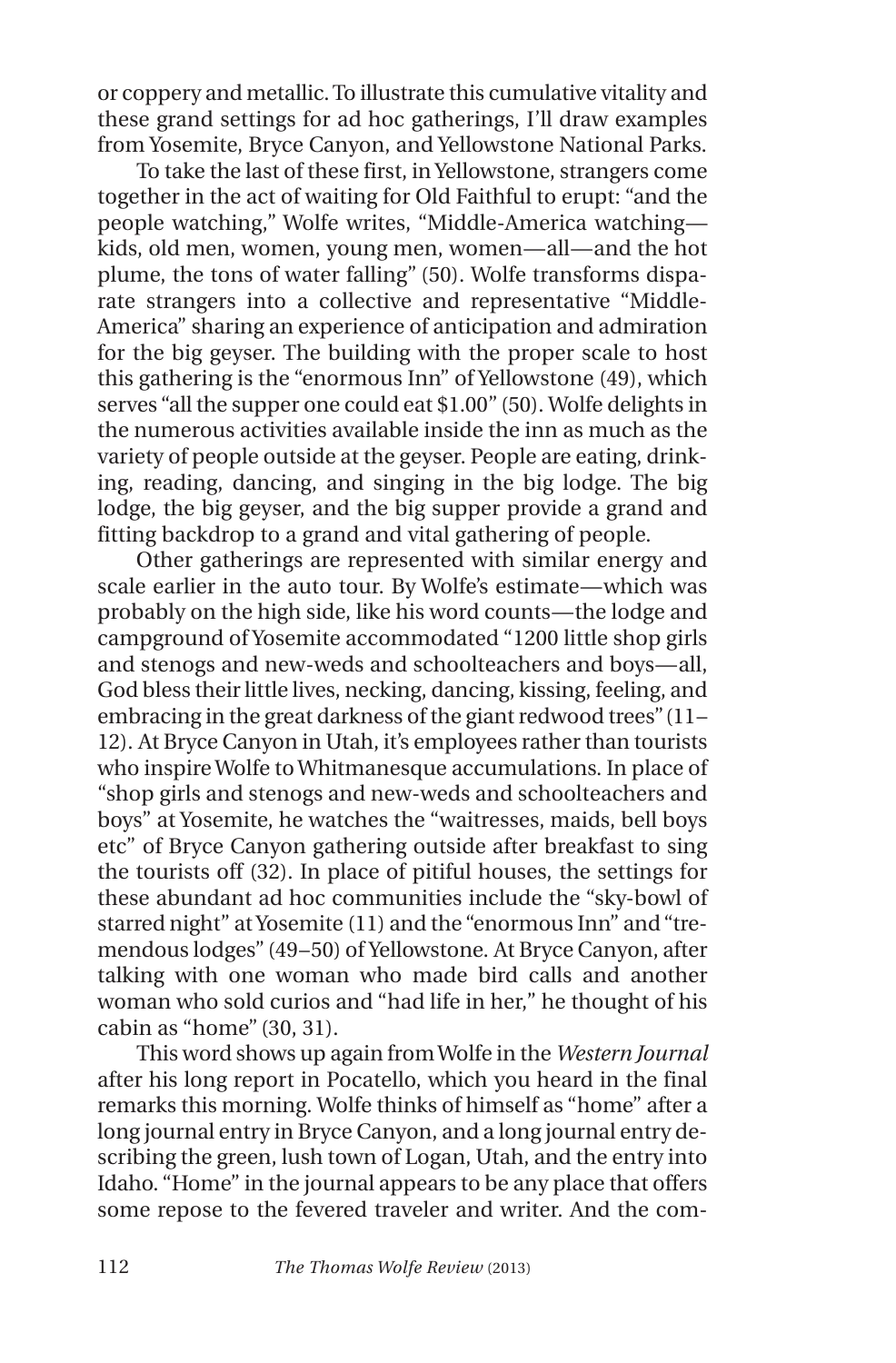munities in which people eat, drink, dance, sing, and even—at Yosemite—reproduce are transient encounters of people on the move, like Wolfe himself.

Of course, the most important transient community is the little family formed of Wolfe, Ray Conway, and Edward M. Miller themselves, on the road together for two weeks. Though Conway has not joinedWolfe and Miller for beer at night, andWolfe has disapproved of Conway's careful accounting along the way, everyone seems reconciled on the last day. The travelers start slowly on Mount Rainier on 2 July, with Conway telling quiet stories of his mountain climbing expeditions on Washington's Mt. Rainier and Oregon's Mt. Hood. Wolfe sees a new side of Conway in this single morning of leisure, appreciating the quiet way he tells of carrying injured climbers down the mountains (69). In Olympia, Conway is in no haste to part, offering to take Wolfe to see the capitol, and Wolfe in turn admits to a "hollow feeling" as he watches the white Ford "flash away" (71).

So far, my reading of the *Western Journal* suggests thatWolfe was rejecting the notion of a rooted home altogether, relishing the idea of motion, pure motion, as the meaning of it all. But I don't think the nightly notes from the national parks tour tell us everything he was learning about home and motion in theWest. If the journal offers an aesthetics of exhilarating motion, the newspapers tell a more chastening story of lives in motion as lives on the edge of collapse. Both economically and aesthetically, motion in the West was not always as exuberant as Wolfe felt it to be in the crowded parks.

Two grim stories stand out to me:

- 1. According to the Portland *Oregonian,* as Wolfe, Conway, and Miller departed on their tour, a Minnesota woman who had spent a month in a cabin of a Portland "automobile camp" killed herself and her three children after her husband had been away "for a week or more, looking for work." Though the camp sheltered more families than this one, this story did not give any sign of community formation or vitality in shared experience. No one knew the woman well enough to explain to authorities why she felt so hopeless with food on the shelves, though the camp's proprietor could report that the family owed \$24 in rent. ("3 Tots" 1)
- 2. Two young men—probably college friends—set out from homes in Chicago and the East to test them-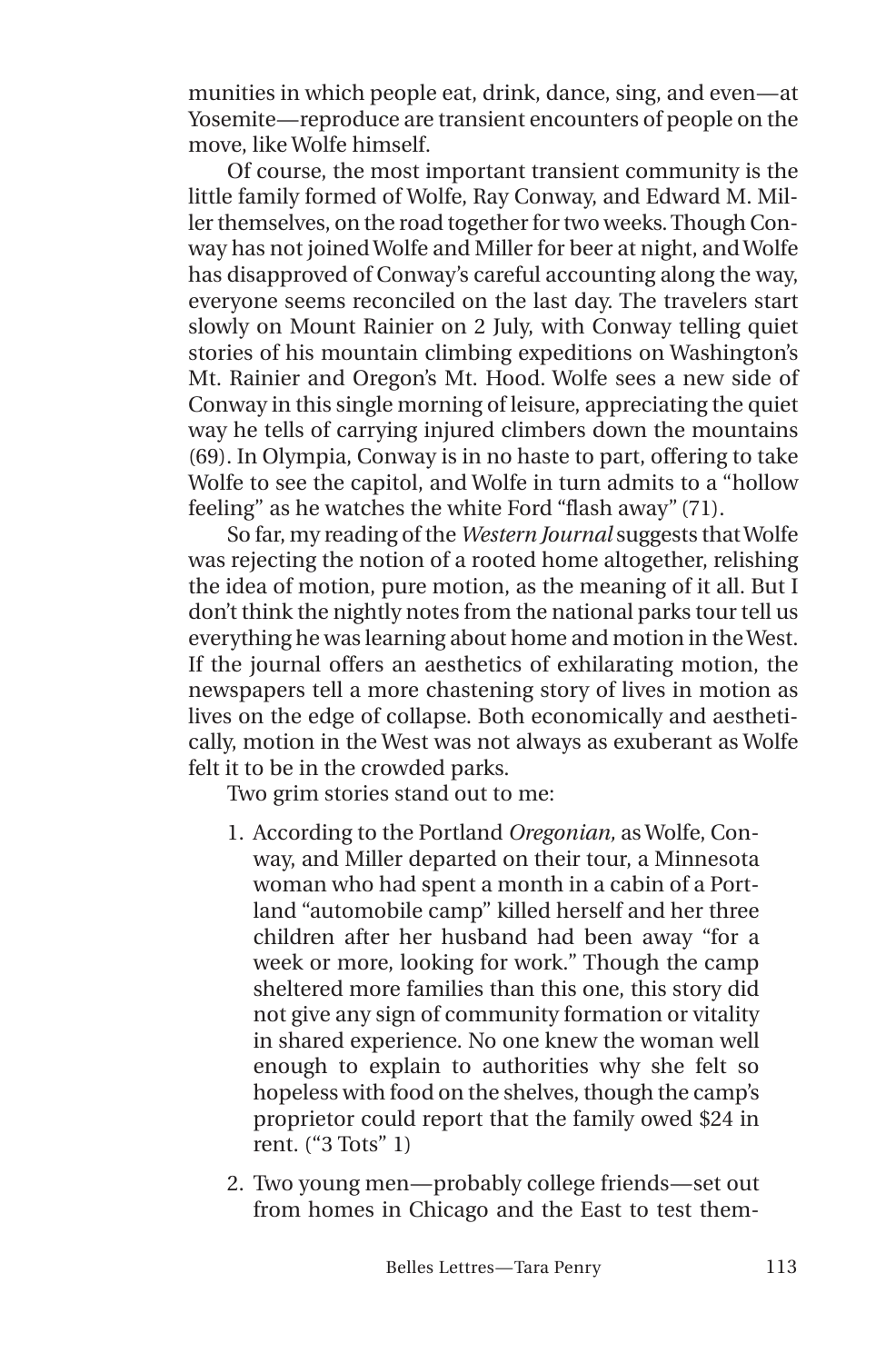selves in the mountains of New Mexico. One was the heir to a Chicago fortune, so the story was covered daily by the Associated Press, and multiple western newspapers carried updates during the second week of Wolfe's national parks tour. It took several days for the search party to find the heir after finding his climbing partner because the heir was on the opposite side of New Mexico's Sandia Peak from his friend. Journalists or recovery crews speculated that a bolt of lightning must have severed the rope that bound the two friends as they stood on the summit of the peak, jolting them down opposite sides of the mountain. (Sikkema and Penry, panels 2–6)<sup>2</sup>

The *Western Journal* hints ever so slightly that even under the spell of tourism, Wolfe recognized the precarious lot of Americans who traveled to find a job. In the closing image of the notebook, he recalled the sight of hoboes riding on top of a Northern Pacific train. Some of the men look as peaceful and contented as Huck Finn on his raft, "stretched out on their backs lazily inviting the luminous American weather" (74). But sandwiched between the "little slaughtered wild things in the road" (73) and the closing phrase of the notebook, such luminous laziness is also deadly dangerous. This memory of a freight train in Montana "blasting towards us up the grade" with its cargo of men represents forWolfe "the pity, terror, strangeness, and magnificence of it all" (74). If transience in the *Journal* feels most often magnificent, Wolfe understands—at least as he looks back on the journey and tries to sum it up—that it is also pitiful, terrifying, and strange.

The writers Wolfe met in the northwest would have helped him to complicate his insight about homes and communities in motion. Stewart Holbrook and James Stevens had traveled the country as loggers and manual laborers in the 1910s and '20s. Both wrote with Wolfean exuberance about the tall tales and wild braggadocio of such men. For example, *Holy Old Mackinaw,* Holbrook's nonfiction bestseller of 1938, captures the proud voice of itinerant loggers testing their own strength against the dense northwest forests:

When the first loggers saw the fir that grew along the banks of the Columbia and around the Puget Sound they said there couldn't be timber that big and tall. It took, so they told each other, two men and a boy to look to the top of one of these giants.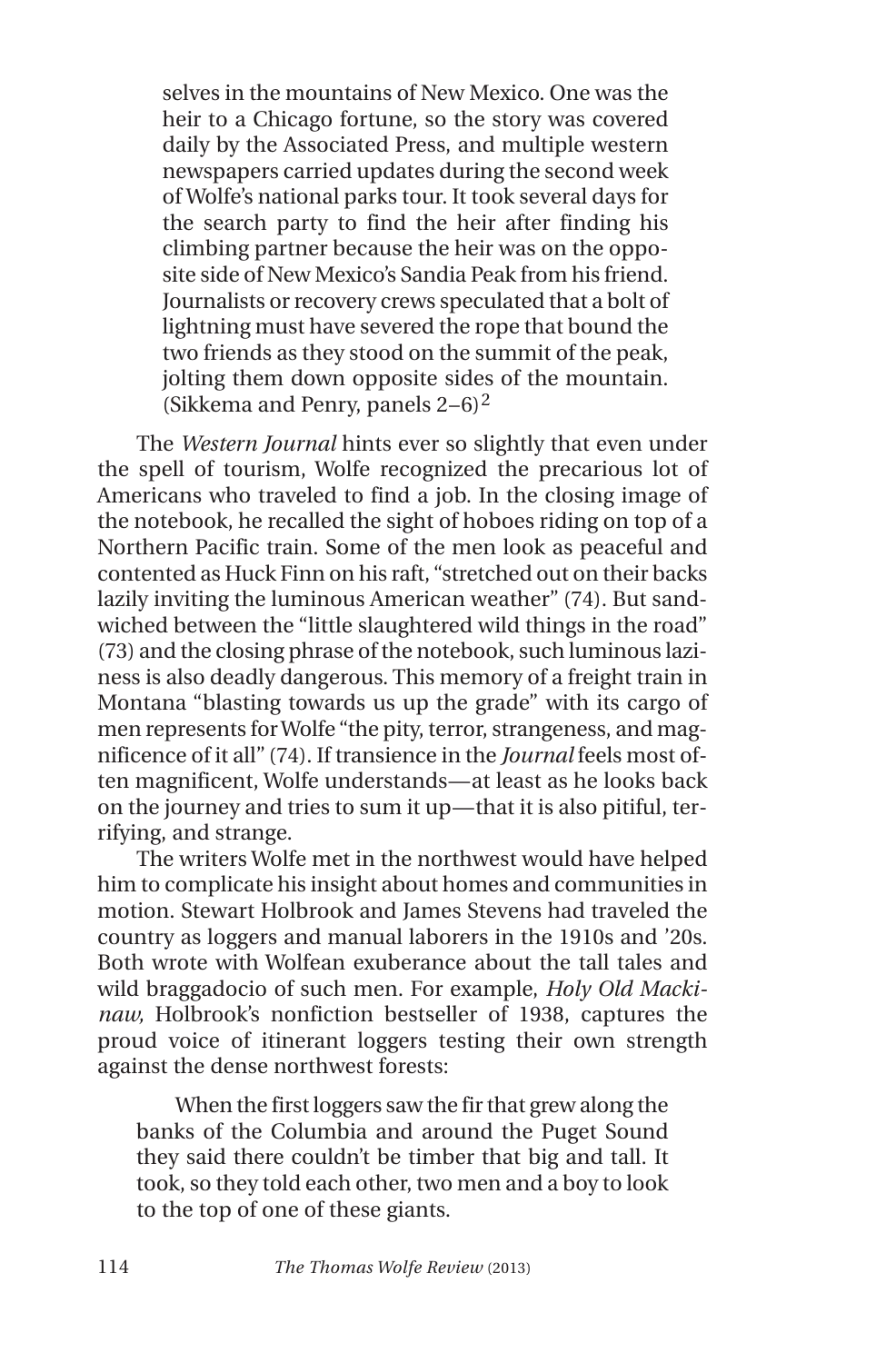And thick? Holy Old Mackinaw, the great trunks stood so close that the boys wondered how a tree could be felled at all! And between the trunks grew a jungle of lush growth that no Maine or Michigan logger had ever imagined.You actually had to swamp out a path to a tree and to clear a space around it before there was room to swing an ax. . . . It would take some doing, mister, to let any daylight into this swamp. (161)

In loggers' vernacular("Holy Old Mackinaw," "swamp out," and "mister") and the perspective of men who have seen Maine and Michigan, Holbrook balances dignity with bemusement. His humor is not that of the local colorist laughing at his subjects but that of the inside man reverencing the industry's own tall tales ("It took, so they told each other, two men and a boy to look to the top . . ."). Both Stevens and Holbrook wrote with humor and reverence of northwest laboring men who built transient communities in bunkhouses and forests, with a folklore that bound them together even after they left the woods.

But both also knew an underside to itinerant labor. In James Stevens's novel *Brawnyman* (1926), for example, the confident young protagonist, Jim Turner, at one point worries about his future. He confesses to a friend,

"It made me sick to think that sometime I might be a feeble-minded, weak-bodied old stiff like some of the broken-down dynos who was workin' in that camp. And it made me sick to think I'd probably end up like so many of them did— . . . at the best help to start a cemetery in a new railroad town. . . . I let it prey on my mind so much that I even wrote a poem or two." (139–40)

But writing poems about death makes him feel "foolish,"and the combined acts of confessing to a friend and "tramp[ing]" on a trail restore Jim Turner's optimism. Before long, he feels again the "power" in his muscles and forgets his worries (140). Still, Stevens has taken the long view and shown why he, for one, left the life of itinerant logging. It was young man's work, and if its communities were both tight-knit and transient, its "rotten camp[s]" were not enough to fill a man's entire life. If itinerant communities were necessary to the characters in Holbrook's and Stevens's working-class stories, they were not sufficient.

Wolfe's northwest friends and the seep of western news into consciousness would have supportedWolfe's insight of the*Western Journal* that people can make homes and communities in motion, but the friends and the news would have encouraged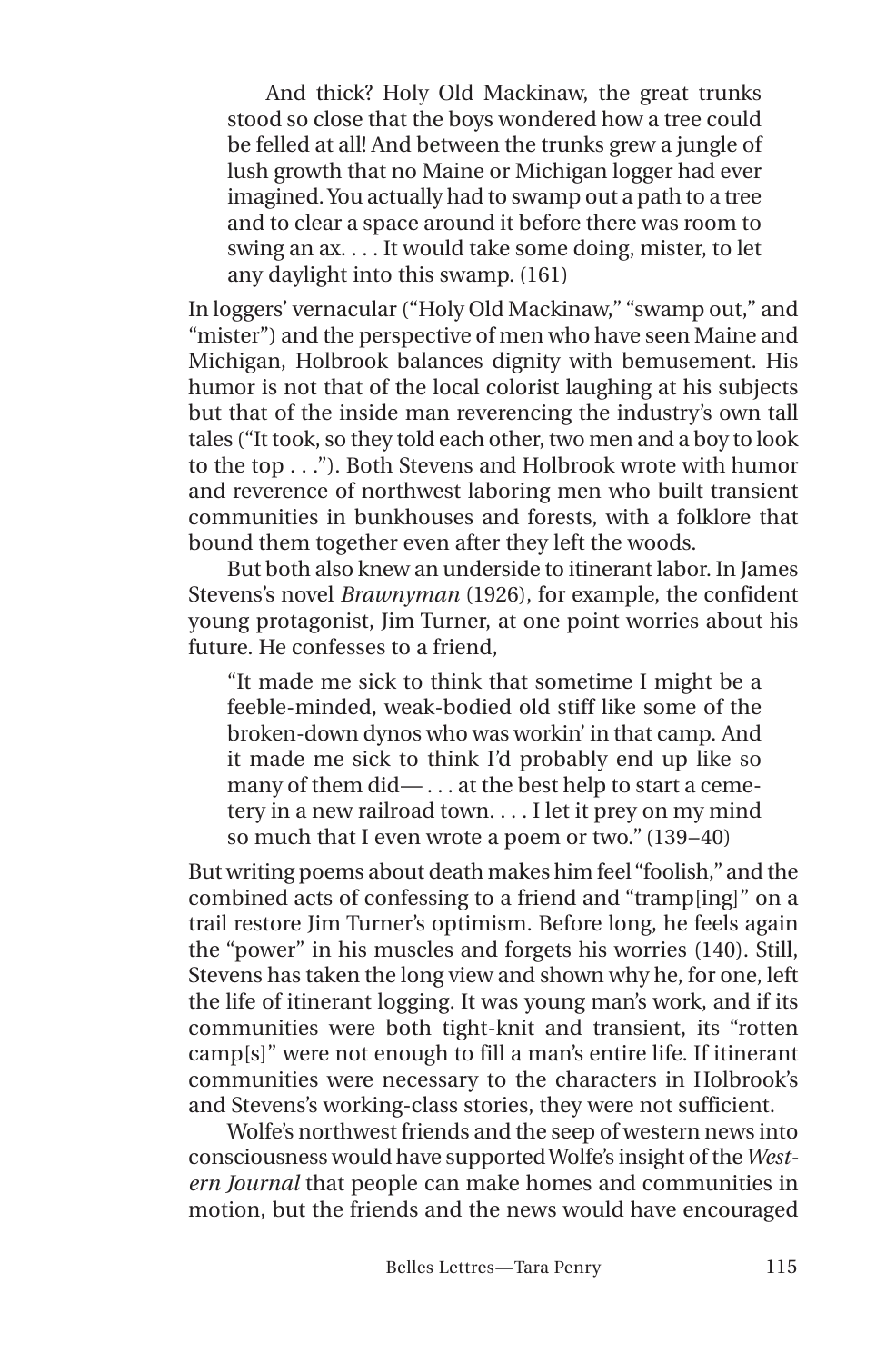him to take a complex or even a chastened tone. I am speculating that Wolfe's next novel would have reached an understanding of home rather similar to what Wallace Stegner offered in his autobiographical novel of 1943, *The Big Rock Candy Mountain.* In this novel Stegner criticizes the unrealistic optimism of Americans like his father, Bo Mason (whose name Wolfe would have recognized in the western nickname for hoboes!). Bo Mason drags his home-loving wife and two boys from western dream to western dream, eventually succeeding only by violating the law and keeping his family ever on the run. Bound to such a man, Elsa Mason never gets the home she craves. For the most part, then, the novel is a tragedy mourning a society's abandonment of comfortable homes for illusory western dreams.

But Stegner's young protagonist, Bruce Mason, like Eugene Gant, has to make his own way in the world, and his parents' tragedy does not have to be repeated. Raised on the move in the West, he makes his home in motion in a way his mother cannot. Approximately 450 pages into the novel, Bruce drives west from his Minnesota law school to his parents' new house near Reno, meditating on home. Fellow rambler Thomas Wolfe would have understood Stegner's insights. Driving across "the continental sprawling hugeness of America" (457), Bruce Mason thinks,

It was a grand country, a country to lift the blood, and he was going home across its wind-kissed miles with the sun on him and the cornfields steaming under the first summer heat. . . .

But going home where? he said. Where do I belong in this? Going home to Reno? I've never been in Reno more than six hours at a time in my life. Going home to Tahoe, to a summer cottage that I haven't ever seen, that isn't even quite completed yet? . . .Where do I belong in this country? Where is home?

. . . Maybe I'm going away from home, not toward it. Or maybe I've never been home. (457–58)

It takes Bruce eight pages to get to Reno, his thoughts alternating between snatches of popular music, passages from Spenser, Milton, and Keats, and thoughts like these about home. Ultimately, elated by the sensations of motion itself, he decides, "I'll take it. . . . I love it. . . . Even if I don't know where home is, I know when I *feel* at home" (463).

The tragedy of *The Big Rock Candy Mountain* loses some of its sting when Bruce Mason gets in a car and sees and smells the open western landscape. His senses recognize the whole region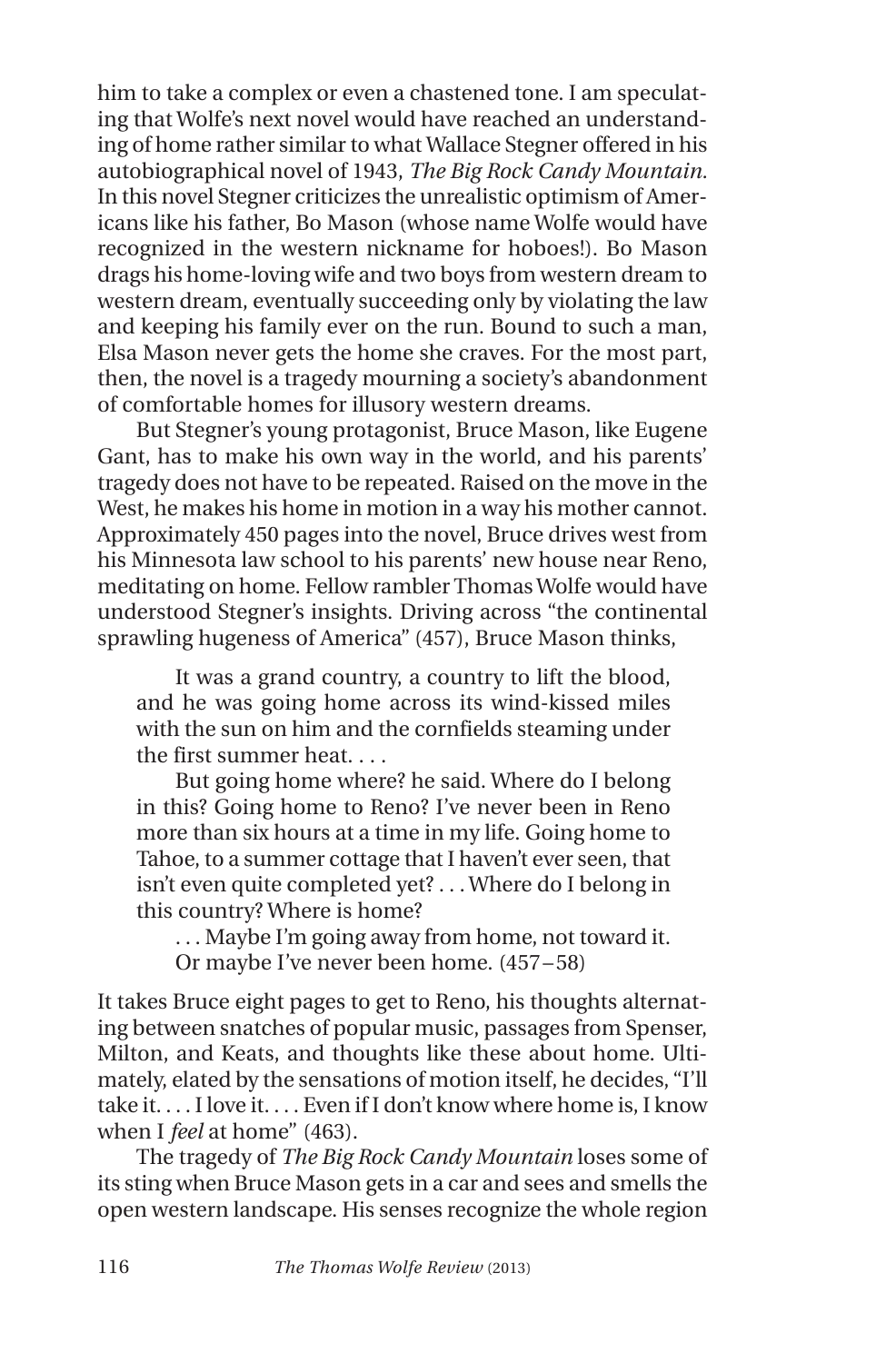of the arid west as home, so that his parents' failure to find a place becomes the son's gain. Specifically, he feels this connection to the region when he drives through it. Through the open window of a moving automobile the wind-kissed miles and steaming cornfields lift his blood. Bruce Mason feels most exuberant about motion as the defining western experience of home when he is driving a car across the West—the same feeling that Wolfe records in his *Western Journal.*

I am speculating that once he stepped out of the car, Wolfe would have felt otherinfluences—as Stegner did. If *The Big Rock Candy Mountain* is a tragedy leavened by a homecoming road trip, Wolfe's next novel might have been the inverse—an exuberant story of migration chastened by the West's persistent question: What happens if you've walked from Louisiana to Seattle in search of a job, like one man who arrived in Seattle the same day as Wolfe (Sikkema and Penry, panel 6), or hoboed from the logger's Skidroad to California only to find there is no work (panel 2)? Already sensitized to social inequities by the Depression and his last trip to Germany,Wolfe would have noticed that the bluebirds were not singing beside the lemonade springs for everyone in the West. Only in the last line of his national park journal—when he *got out of the car* in Olympia and remembered road kill and hoboes on a train—did Wolfe get on paper the insight that headlines and friends would have reinforced: Americans were in motion, surely, and their transient communities were magnificent, but they could also be pitiful, terrifying, and strange. In his next book, perhaps Wolfe was going to show us that home and community were the magnificent and terrifying work of people in motion.

#### **Notes**

- 1. Passages quoted from *A Western Journal* are from the 1967 edition. In that printing (as in the 1951 first edition) the text is presented in italics. All quotations in this article will be in roman type. Also note that the University of Pittsburgh Press made at least one silent correction in the later edition.
- 2. This six-panel poster has been published as a supplement to this issue of the *ThomasWolfe Review* (with funding through a grant from the Charles Redd Center for Western Studies at Brigham Young University).

#### **Works Cited**

Holbrook, Stewart H. *Holy Old Mackinaw: A Natural History of the American Lumberjack.* NewYork: Macmillan,1938. Print.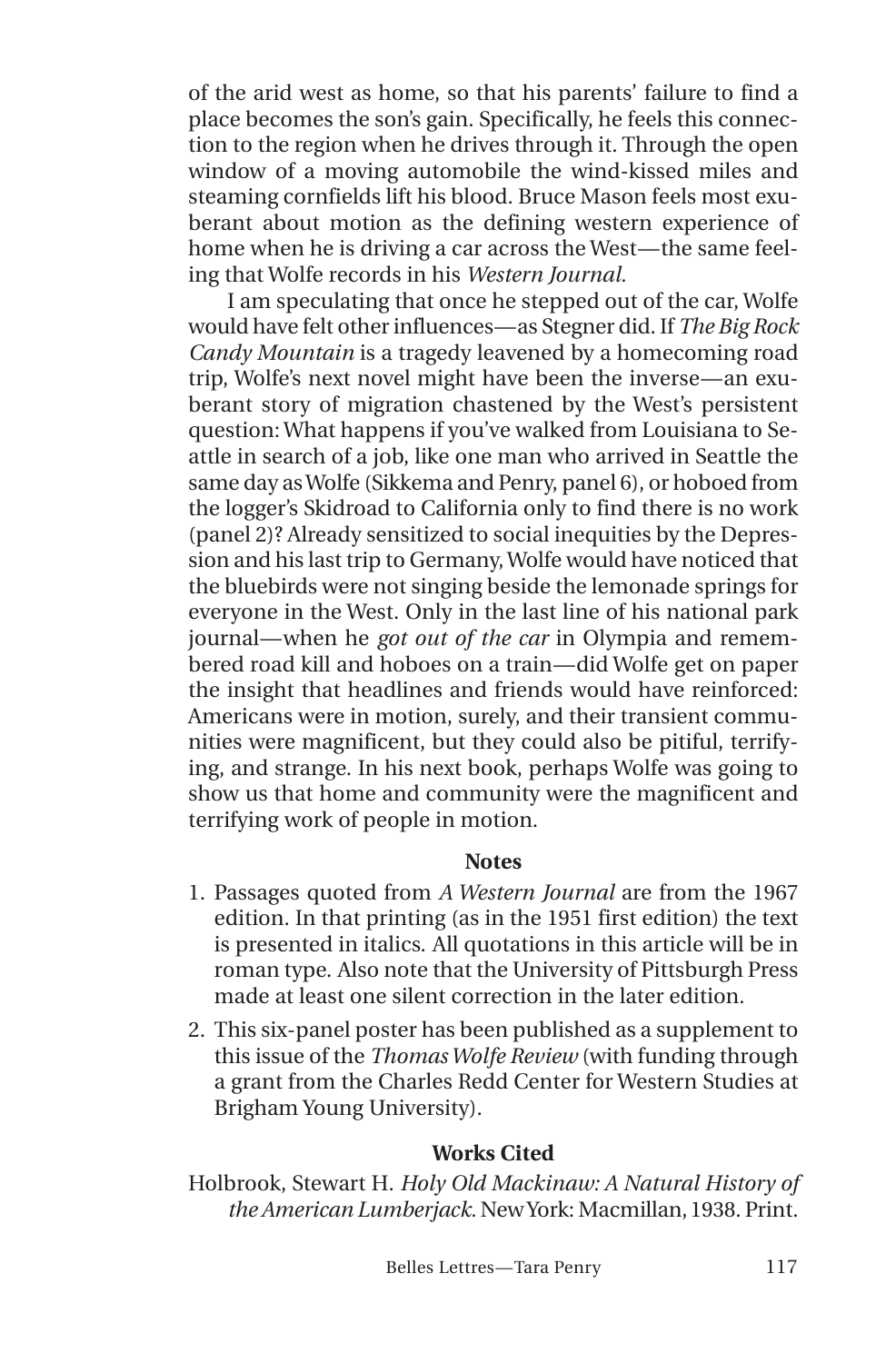- Holliday, Shawn. "The Pity, Terror, Strangeness, and Magnificence of It All: Landscape and Discourse in Thomas Wolfe's *AWestern Journal.*"*ThomasWolfe Review* 21.2(1997): 35–45. Print.
- Max, Gerry. "Royal Roads to Romance in the U.S.A.: Thomas Wolfe, Richard Halliburton, Eco-Tourism, and Eco-Poetry." Thirty-Fifth Annual Meeting of the Thomas Wolfe Society. Boise, ID. 24 May 2013. Address.
- Morgan, Robert. "From the Blue Ridge to the Rocky Mountains: Thomas Wolfe and the American West." Thirty-Fifth Annual Meeting of the Thomas Wolfe Society. Boise, ID. 24 May 2013. Lecture.
- Radavich, David. "Going Home: A Meditation." Thirty-Fifth Annual Meeting of theThomasWolfe Society. Boise, ID. 25 May 2013. Address.
- Sikkema, Cindy, and Tara Penry. "In the News: A Thomas Wolfe Timeline." *ThomasWolfe Review* 37.1–2 supp. (2013). Print.
- Stegner,Wallace. *The Big Rock Candy Mountain.* NewYork: Doubleday, 1943. Print.
- Stevens, James. *Brawny-man.* [*Brawnyman*]. New York: Knopf, 1926. Print.
- "3 Tots and Self Slain by Mother." *Oregonian* [Portland] 20 June 1938: 1. Print.
- Wolfe, Thomas. "To Elizabeth Nowell." [6] June 1938. *The Letters of ThomasWolfe.* Ed. Elizabeth Nowell. NewYork: Scribner's, 1956. 768. Print.
	- ———. *A Western Journal: A Log of the Great Parks Trip: June 20–July 2, 1938.* 1951. Pittsburgh: U of Pittsburgh P, 1967. Print.